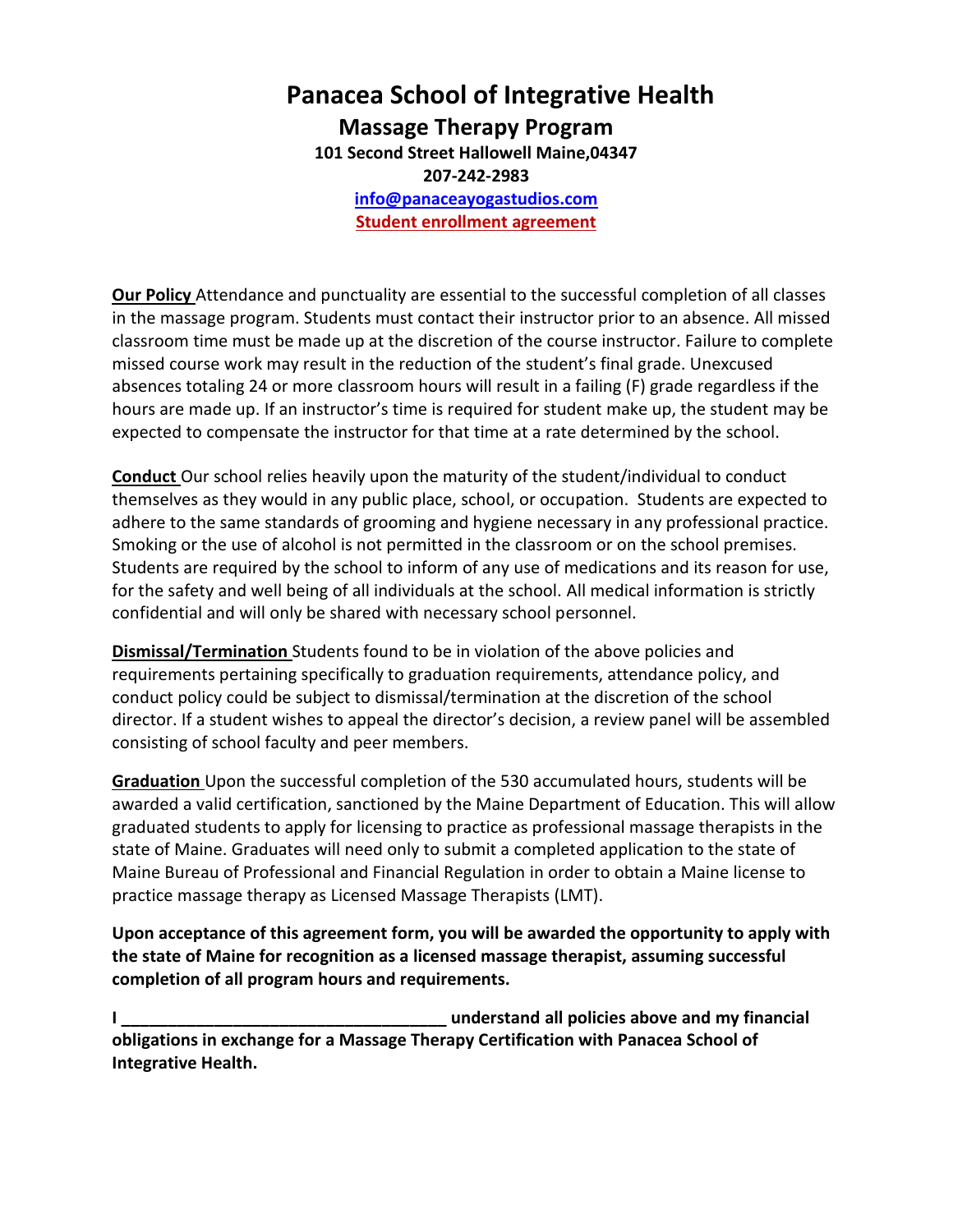## **Tuition & Fees**

| <b>Tuition Amount</b>                                    | \$9,249 |
|----------------------------------------------------------|---------|
| Registration Fee (non-refundable)                        | \$750   |
| Application Fee (non-refundable)                         | \$50    |
| Below is the breakdown of application and tuition costs: |         |

## **Payment Options for Tuition & Refund Policy**

Panacea School of Integrative Health is a private school that does not currently offer federal financial funding. Below are 2 payment plan options offered with our school. We also offer an upfront pay in full payment option with a discount of \$440 off of total tuition. Students also have the option to go to a bank or credit union where they may find a better plan. In that case, the full payment must be made prior to the start of school, 30 days prior to start of training. Please be in close communication with the school owner about your plans for tuition payment.

Our 15 month payment plan is based on pre-payment of a \$50 application fee and the \$750 registration fee. Payment is due by the 15th of each month. Total accrued interest of 3.33% will be divided equally into 15 payments. Three payment options are available to choose from below. Cost of registration, application fee and learning materials are not figured in the totals below. All payment arrangements must be finalized on or before 30 days from the start of our programs start date. This includes paying the initial down payment with our schools payment plan system. This also pertains to paying in Full or the payment plan option in which all payments are due the 15<sup>th</sup> of every month, starting with the first month of school. If a student chooses a payment plan option, the first initial down payment is due 30 days prior to the start of school, in addition to the  $1<sup>st</sup>$  monthly payment on the  $15<sup>th</sup>$  of each month.

| <b>Option 1 Payment Plan</b> |          | <b>Option 2 Payment Plan</b> |          | <b>Option 3 Payment in Full</b>     |         |
|------------------------------|----------|------------------------------|----------|-------------------------------------|---------|
| Tuition                      | \$9,249  | Tuition                      | \$9,249  | Tuition                             | \$9,249 |
| Down Payment                 | \$3,500  | Down Payment                 | \$1,999  | Discount                            | \$440   |
| Principal financed           | \$5,749  | Principal financed           | \$7,250  |                                     |         |
| <b>Interest Accrual</b>      | \$191    | <b>Interest Accrual</b>      | \$241    | <b>Total Full payment Due after</b> |         |
| Number of payments           | 15       | Number of payments           | 15       | initial registration fee            |         |
| Monthly payment              | \$396.00 | Monthly payment              | \$499.00 | \$8,809                             |         |
| <b>Total of payments Due</b> |          | <b>Total of payments Due</b> |          | Due 30 days before program          |         |
| \$5,940                      |          | \$7,491.                     |          | start date                          |         |

Students may receive partial tuition refund of 50% if withdrawn by the 5th week of school. This pertains to the tuition paid in full and or if a student chooses our payment plan. When a student signs the enrollment contract and decides to withdraw for any reason before 5<sup>th</sup> week of school and committed to use the payment plan with our school, 50% of tuition will be credited to student, and 50% of tuition balance remains the student's financial obligation, to be fulfilled and paid before the program completion. If a student signs the enrollment contract and chooses to pay in full 50% of tuition will be credited back to student before  $5<sup>th</sup>$  week of school. After the  $5<sup>th</sup>$  week of school, no refunds are made. Under personal circumstances of illness/or leave of absence, a student may first meet with the director to discuss the situation and the student will have the opportunity to return again the following school year to finish the program. If not completed in the following year, monies paid will be forfeited. After signing enrollment contract, students are responsible for tuition in full regardless of their academic completion. **STUDENTS USING THE PAYMENT OPTION ARE LEGALLY OBLIGATED TO MAKE ALL PAYMENTS TO THE SCHOOL, REGARDLESS OF ACADEMIC OUTCOME.**

| <b>Additional Costs (estimated)</b> |                             |                 |  |
|-------------------------------------|-----------------------------|-----------------|--|
| Books/Manuals: \$150-250            | Lotion/oil/sheets \$150-200 |                 |  |
| Massage Table: \$300-500            | Blood Pressure cuff \$60    | <b>CPR \$50</b> |  |
|                                     |                             |                 |  |